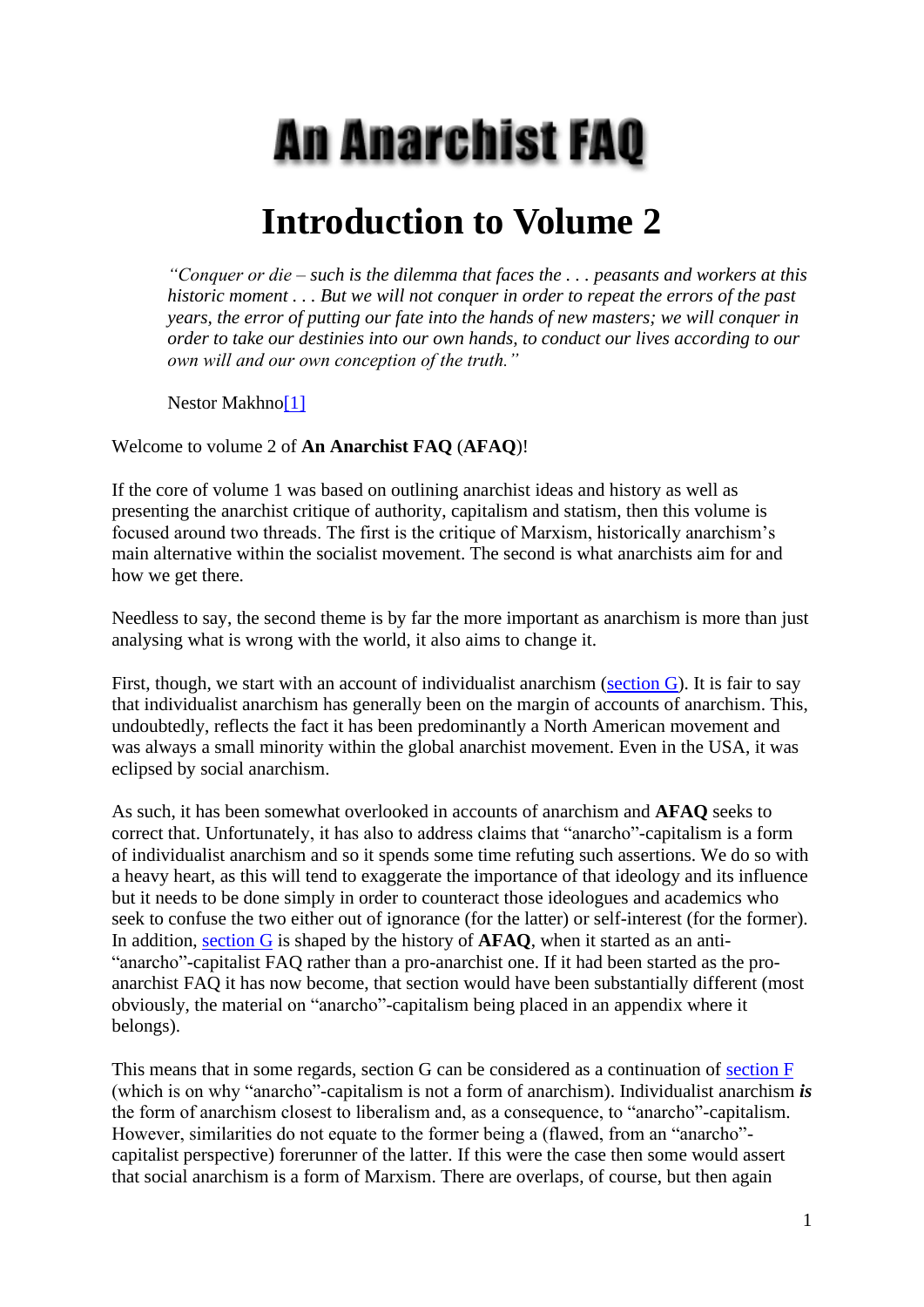there are overlaps between individualist anarchism, Marxism and social anarchism. Yet, for all its differences with social anarchism, individualist anarchism shared a critique of capitalism and the state which has significant commonality.

Individualist anarchism is a unique political theory and it does it a disservice to reduce it to simply a flawed precursor of an ideology whose origins and aims are radically at odds with it. It is no coincidence that individualist anarchism found its home in the broader labour and socialist movements while propertarianism views these with disdain. Nor is it a coincidence that the main influences on individualist anarchism were labour, monetary and land reform movements plus the economics of Proudhon and other socialists while, for "anarcho" capitalism, it is "Austrian" economics which developed, in part, precisely to combat such popular movements. This leads to fundamentally different analyses, strategies and aims that show beyond doubt that the two cannot be confused. The individualist anarchists cannot be considered as forerunners of propertarianism in any more than the most superficial terms. So it is a shame this needs to be discussed at all, but it has.

Ironically, a sadly unpublished article from the 1950s by the founder of that ideology, Murray Rothbard, has come to light which came to the same conclusion (inaccurately entitled, given the history of anarchist use of libertarian, **Are Libertarians 'Anarchists'?**). Ignoring the errors, distortions and inventions about anarchism Rothbard inflicts on the reader, this essay came to the following (correct!) conclusion: *"We must therefore conclude that we are not anarchists, and that those who call us anarchists are not on firm etymological ground, and are being completely unhistorical."* This was applicable to both the *"dominant anarchist doctrine . . . of 'anarchist communism'" ("which has also been called 'collectivist anarchism,' 'anarcho-syndicalism,' and 'libertarian communism'*) as well as individualist anarchists, considered by Rothbard *"the best of them",* as **both** had *"socialistic elements in their doctrines*.*"* He suggested that there were thinkers *"in that Golden Age of liberalism"* who had ideas *"similar"* to his ideology but these *"never referred to themselves as anarchists"* while *"all the anarchist groups . . . possessed socialistic economic doctrines in common.*" If only he had kept to that analysis and called his ideology something more accurate then this FAQ would have been much shorter!

Also significant is Rothbard's use of the term "libertarian communism" which indicates he was well aware of the traditional use of libertarian as an alternative to anarchist. Interestingly, while reminiscing about the origins of the so-called "libertarian" right in America Rothbard publicly acknowledged their stealing of the word libertarian from genuine anarchists:

<span id="page-1-0"></span>*"One gratifying aspect of our rise to some prominence is that, for the first time in my memory, we, 'our side,' had captured a crucial word from the enemy . . . 'Libertarians' . . . had long been simply a polite word for left-wing [sic!] anarchists, that is for anti-private property anarchists, either of the communist or syndicalist variety. But now we had taken it over . . ."*[\[2\]](#page-6-1)

Today, of course, propertarians shrilly denounce anarchists using the term libertarian in its original and correct meaning as attempting to appropriate *their* name and associate it with socialism! Oh, the irony...

Unlike the propertarians who are so busy degrading the good name "libertarian" and the memories of individualist anarchism, adherents of both schools of anarchism considered themselves socialists. Of course there *are* real differences between individualist and social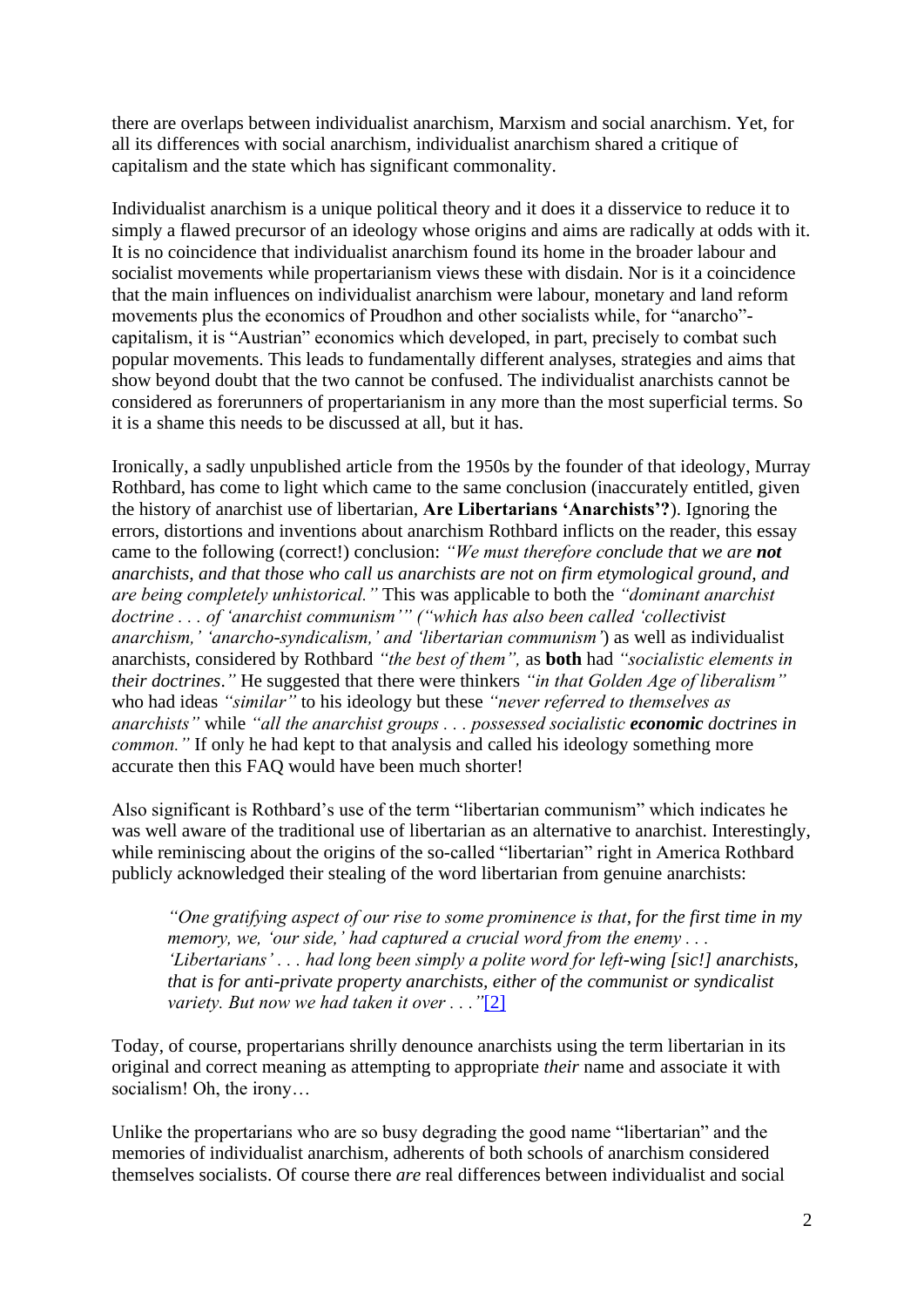anarchism, and we explore these. We show that attempts by some members of each school to excommunicate the others are, ultimately, pointless (in general, the individualists seemed keener to do that than the social anarchists but both sides had their intolerant ones). There is significant overlap between both sections of the movement and so it is perfectly possible for each to coexist happily in a free society as well as, on certain issues and tactics, to work fruitfully together in resisting capitalism and the state[.\[3\]](#page-6-2)

<span id="page-2-0"></span>We then turn to discuss Marxism and its flaws [\(section H\)](sectionH.html). To be honest, it is staggering that this section even needs to be written given that the anarchist critique of Marxism has been validated time and time again. It is like writing a book on evolution and spending a significant time refuting the claims of Lamarckian theory. Sadly, though, many radicals seem unable to grasp the facts of history, namely that the predictions made by anarchism as regards Marxism have come to pass. Bakunin was right: social democracy did become reformist and the dictatorship of the proletariat became the dictatorship *over* the proletariat.

<span id="page-2-1"></span>This critique is not to suggest that anarchists should reject everything Marx argued.<sup>[4]</sup> In terms of his critique of capitalism, there is much that libertarians can agree with (undoubtedly because much of it was built on Proudhon's analysis!). In part, it is this analysis which ensures that Marxism remains alive as a distinct ideology in the radical movement rather than Marx's positive contributions being integrated along with others (such as Proudhon and Bakunin) into libertarian socialism. It is a powerful and, in large parts, a correct analysis of that system but in terms of constructive ideas on what socialism would be and how to achieve it, Marxism comes up as deeply flawed. So, as with anarchist thinkers, we should recognise the important and valid parts of Marx's contribution to the socialist movement while rejecting its negative aspects – particularly as many so-called "Marxist" positions were first expounded by anarchists!

In part, because as well as his critique of capitalism the other main reason for Marxism's continued existence is, undoubtedly, its apparent success. Needless to say, most Marxists are keen to forget that the first apparently successful Marxist movement was social democracy. Engels lavish praise for it is rarely mentioned these days, given social democracy's quick descent into reformism and, worse, explicit counter-revolution during the German revolution. Rather, it is the apparent success of Leninism<sup>[5]</sup> during the Russian Revolution that accounts for why so many radicals are attracted to it. As such, what Alexander Berkman termed **The Bolshevik Myth** is alive and well – and needs to be combated.

<span id="page-2-2"></span>Suffice to say, the promises of Lenin's **State and Revolution** did not last the night and within six months there was a *de facto* party dictatorship presiding over a state capitalist economy (by early 1919, the need for party dictatorship in a revolution was considered a truism by all the leaders of the party). If that counts as a success, what would failure be? Luckily, unlike Berkman's generation, the numbers blinded by wishful thinking about "socialism" in Russia are fewer although we do have those who, while denouncing Stalin, seem incapable of seeing the obvious links with Lenin's regime and its ideological conceptions (most notably, but not limited to, its vanguardism). As we show in section H.6, the standard modern-day Leninist excuses for Bolshevik tyranny have nothing to recommend them – both in terms of theory and empirical evidence. So as well as presenting a theoretical critique of Marxism, we seek to root it in the experiences of Marxism in practice. This involves, in the main, focusing on the Social-Democratic movement, Bolshevism and the Russian Revolution.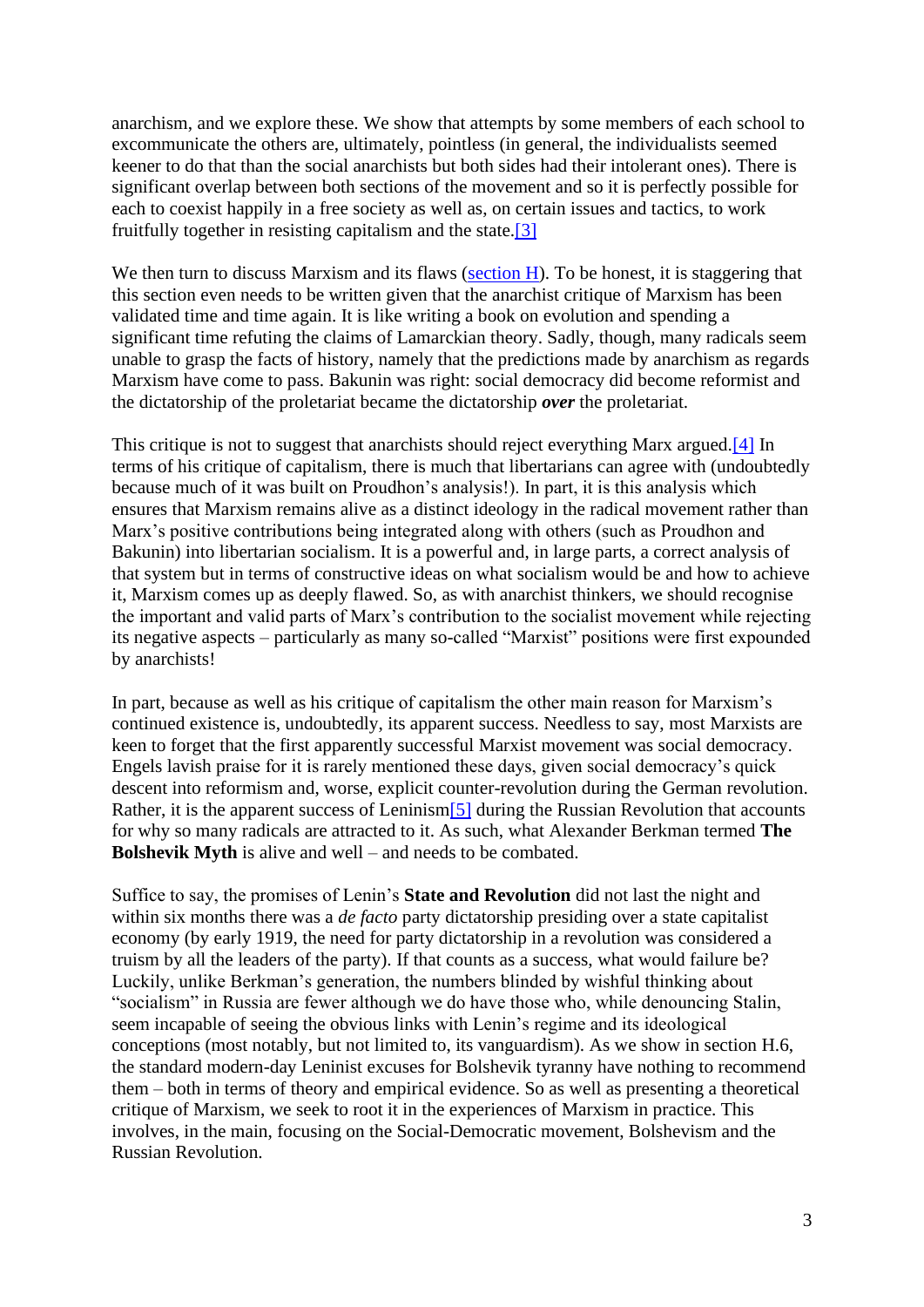We also spend some time refuting numerous Marxist distortions of anarchist ideas. I've lost count of the times I have seen blatantly false claims about anarchism raised by Marxists. I'm not that surprised, as few Marxists actually bother to read the likes of Proudhon, Bakunin and Kropotkin. Instead, they simply repeat what other Marxists have claimed about anarchism (starting, of course, with Marx and Engels). This explains why [section H.2](sectionH.html#sech2) has so many quotes in it, simply to drive home what would be obvious to anyone familiar with anarchist theory and practice. A few quotes could be dismissed as selective, a multitude cannot. I'm sorry that has to be done, but the regularity of abysmally bad Marxist diatribes against anarchism means that it had to be done in such detail. Sadly, I'm sure that refuting these habitual false assertions in **AFAQ** it will not stop Marxists repeating them.

Marxist myths on anarchism also feeds into [section G,](sectionG.html) given that many Marxists have been at pains to portray anarchism as being simply "anti-state" (in this, they share common-ground with the propertarians). Yet even a cursory glance of anarchist theory and history shows that it has *never* limited itself to just a critique of the state. As long as anarchism has been a named socio-economic theory we have directed our fire at both state *and* property. *Property is Theft!*, my new anthology of Proudhon's writings, shows how interlinked the anarchist opposition to the state and capitalism has been from the start. Thus we find Proudhon arguing that *"the capitalist principle"* and the *"governmental principle are one and the same principle"* and so *"the abolition of the exploitation of man by man and the abolition of government of man by man are one and the same formula."* Moreover, it is *"to protect this exploitation of man by man that the State exists"* Unsurprisingly, then, anarchists are *"simultaneously striving for the abolition of capital and of the State"* and *"if you do away with the former, you still have to do away with the latter, and vice versa."*[\[6\]](#page-6-5)

<span id="page-3-0"></span>So the notion of an anarchism which is simply anti-state is completely alien to our tradition. However, falsely limiting anarchism to purely opposition to the state does allow Marxists to portray their tradition as the only form of socialism and so exclude anarchism, by definition, from anti-capitalism.

After Marxism, we move onto more constructive and fruitful subjects, namely anarchist ideas of what a free society could be like [\(section I\)](sectionI.html) and what we do in the here and now to bring it closer and to make our lives better [\(section J\)](sectionJ.html).

<span id="page-3-1"></span>Section I is important, simply because it presents a rough outline of what anarchists have suggested would characterise a free society. So we discuss workers self-management, community self-government, economic and social federalism, anti-social behaviour in a free society, and a host of other issues. While many people, particularly Marxists, question the wisdom of discussing the future society (Marx's comment on "writing the cookbooks of the future" springs to min[d\[7\]\)](#page-6-6), anarchists have been more willing to sketch out a rough vision of what a free society could be like. This may come as a surprise for some (infatuated with Bakunin's pre-anarchist comment that *"the urge to destroy is a creative urge"*) but in reality anarchism has always been a constructive socio-economic theory and anarchist thinkers have always been more than willing to sketch what a free society *could* be.

And that is the key, this is what anarchy *could* be like. As we are at pains to stress, we are not presenting a blueprint: it is a series of suggestions based on our critique of capitalism, anarchist principles and the experiences of the struggle against oppression as well as social revolutions that have taken place. This is important, as anarchists have never abstractly postulated ideal social organisations to the oppression of hierarchy but, rather, developed our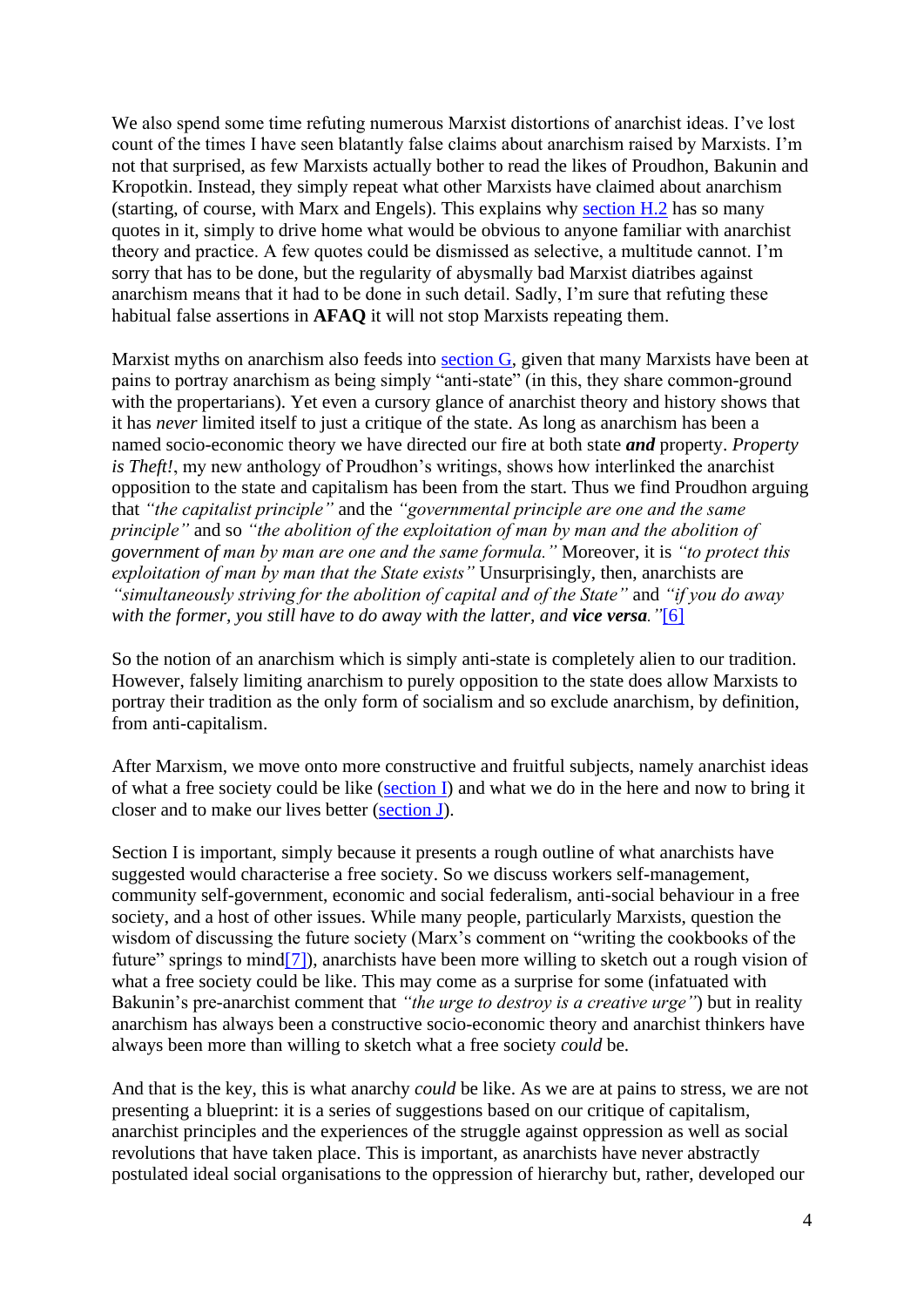ideas of what a free society could look like by critically analysing the current exploitative and oppression one as well as the self-activity and self-organisation of those resisting it.

<span id="page-4-0"></span>This anti-utopian perspective has been a significant aspect of anarchism since Proudhon who (especially his **System of Economic Contradictions**) attacked utopian socialists like Fourier and Saint-Simon for presenting fantastical visions (and appealing for rich benefactors!) rather than studying tendencies within capitalism which could transcend it (particularly working class self-activity). Thus social transformation *"must not emanate from the powers that be; it ought to be SPONTANEOUS."* It must come *"from below"* as only this ensured change *"by the concerted action of the citizens, by the experience of the workers, by the progress and diffusion of enlightenment, revolution by the means of liberty."*[\[8\]](#page-6-7) Echoing Proudhon, Kropotkin argued that *"the method followed by the anarchist thinker"* is *"entirely different from that followed by the utopists . . . He studies human society as it is now and was in the past . . . tries to discover its tendencies, past and present, its growing needs, intellectual and economic, and in his ideal he merely points out in which direction evolution goes."*[\[9\]](#page-6-8) A key aspect of this is looking at the self-organisation and struggles of working class people, these being the means by which anarchists link the current to the future.

<span id="page-4-1"></span>So we discuss in **AFAQ** the perennial issues of both transition and how the new world gestates within the old. As [section I.2.3](sectionI.html#seci23) shows in detail, anarchists have always stressed that the new world is created in our struggles against the old. The fight for freedom transforms those who take part as well as creating the organisations (such as community assemblies, workers' councils, factory committees and their federations) which will be the framework of a free society. So the IWW slogan of *"building a new world in the shell of the old"* has been a key aspect of anarchism for some time, with Proudhon proclaiming during the 1848 Revolution that *"a new society be founded in the heart of the old society"* based on *"a body representative of the proletariat be[ing] formed . . . in opposition to the bourgeoisie's representation."*[\[10\]](#page-6-9)

<span id="page-4-2"></span>Which brings us nicely to the last section, on what do anarchists do? In [section J](sectionJ.html) we summarise how anarchists see social change happening, how we organise to influence the class struggle as well as the forms of organisations we create. There are substantial discussions on alternative forms of social organisation we advocate and how they are the embryonic forms of a free society we create while resisting the current oppressive one. Thus, for example, we discuss how the federations of workplace assemblies we urge to fight the bosses become the means by which co-operative production is organised in a free society while the neighbourhood assemblies created as a counter-power to the state become the means by which free individuals manage their communities.

We also outline why anarchists support direct action and reject voting ("political action") as the means of social change as well as the role of libertarians in social struggle and revolution as well as how we organise to influence both. As well as summarising our ideas on the important issues of how we organise and how we change the world, we take the time to refute some of the more common false claims against abstentionism and whether we are "apolitical" or not. Suffice to say, the anarchist critique of electioneering has been validated (as can be seen by the numbers of ex-radical politicians and ex-socialist parties in the world). Our arguments on the transforming power of direct action, solidarity and working class selforganisation from below have, likewise, been vindicated time and time again.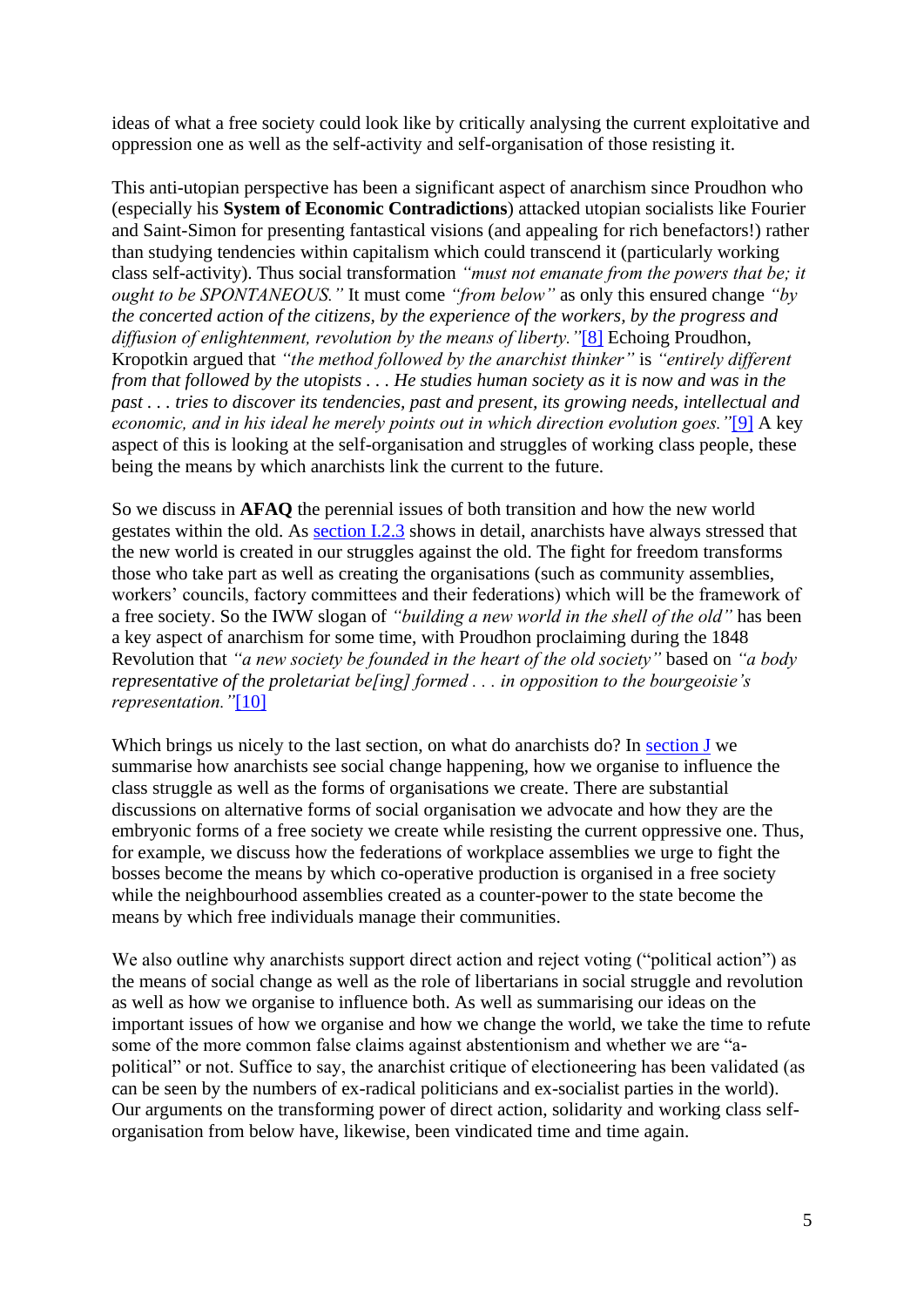It must also be noted that the sections within this volume have been slightly edited to ensure that it approximates volume 1 in size. This has involved trimming around a tenth of the material. I have tried to cut non-essential paragraphs and sub-sections to ensure that the core of the arguments remain intact. This means that, for example, [section H.2](sectionH.html#sech2) (which debunks various Marxist myths about anarchism) ends on [section H.2.11](sectionH.html#sech211) in print but goes to [section](sectionH.html#sech214)  [H.2.14](sectionH.html#sech214) on-line. This was done with a heavy heart.

Since volume 1 has been published, significant changes have occurred in the world. Neoliberalism has taken a battering as the inevitable consequences of its policies resolved themselves in economic crisis. While reality has struck a blow to that ideology, it is fair to say that it will survive – after all, the ideology is so unrealistic already why should mere reality impact on its beauty for the true believer? Not to mention, of course, the significant class interests expressed in it. One thing is true, unless working class people organise and resist then governments, political discourse, economies and economic ideology will simply continue on as before – and those who will pay the costs of the crisis will not be the ruling class that created it.

On a more positive note, [section B.1](sectionB.html#secb1) of **AFAQ** indicated how hierarchies of wealth and power adversely affect those subject to them. **The Spirit Level: Why More Equal Societies Almost Always Do Better** by Richard Wilkinson and Kate Pickett presents more evidence on this subject, noting that on almost every index of quality of life or wellness there is a strong correlation between a country's level of economic inequality and its social outcomes. Significantly, it is not just the poor that are adversely affected by inequality, but society as a whole. So more equal societies have less crime and smaller prison populations as well as consistently delivering other advantages such as better physical and mental health, lower rates of teenage pregnancy and obesity, and higher rates of literacy and social trust. All of which confirm the anarchist analysis of the harmful effects of inequality in wealth and power.

<span id="page-5-1"></span><span id="page-5-0"></span>**AFAQ** has moved its main site location (although the various aliases we have remain the same).<sup>[11]</sup> As a result, it also has a blog in which we post supplemental material on anarchism and news about the FAQ itself (such as updates)[.\[12\]](#page-6-11) Notable postings include the 2008 article marking the  $150<sup>th</sup>$  anniversary of the use of the term "libertarian" by anarchists (*150 years of libertarian*), a supplement to our appendix on anarchist symbols contained in volume 1 (*The Red Flag of Anarchy*) and an unfinished appendix to [section C](sectionC.html) explaining classical economics from a socialist perspective.

Finally, on a personal note, I dedicate this volume, like the first, to my family. I hope that this work will help, however slightly, to make the world a better place for them and that my children will grow up in a freer, more sustainable, world. Whether they do or not really is up to us, the current generation. Are we up for the challenge? Are we ready to fight for freedom and equality? The answer to that lies in your hands.

Either you can read **AFAQ** and leave it at that or you can join in the struggle for freedom and equality. The anarchist movement is not perfect, nor does it have all the answers. However, it remains for all that our best chance of making the world a fit place for unique individuals to live and flourish in. The question is whether we will remain happy to keep surviving within capitalism or whether we will seek to transform ourselves and our world for the better. We may fail. We may not stop the slide towards increased authoritarianism and atomisation. One thing is sure, if we do not resist then that slide will accelerate.